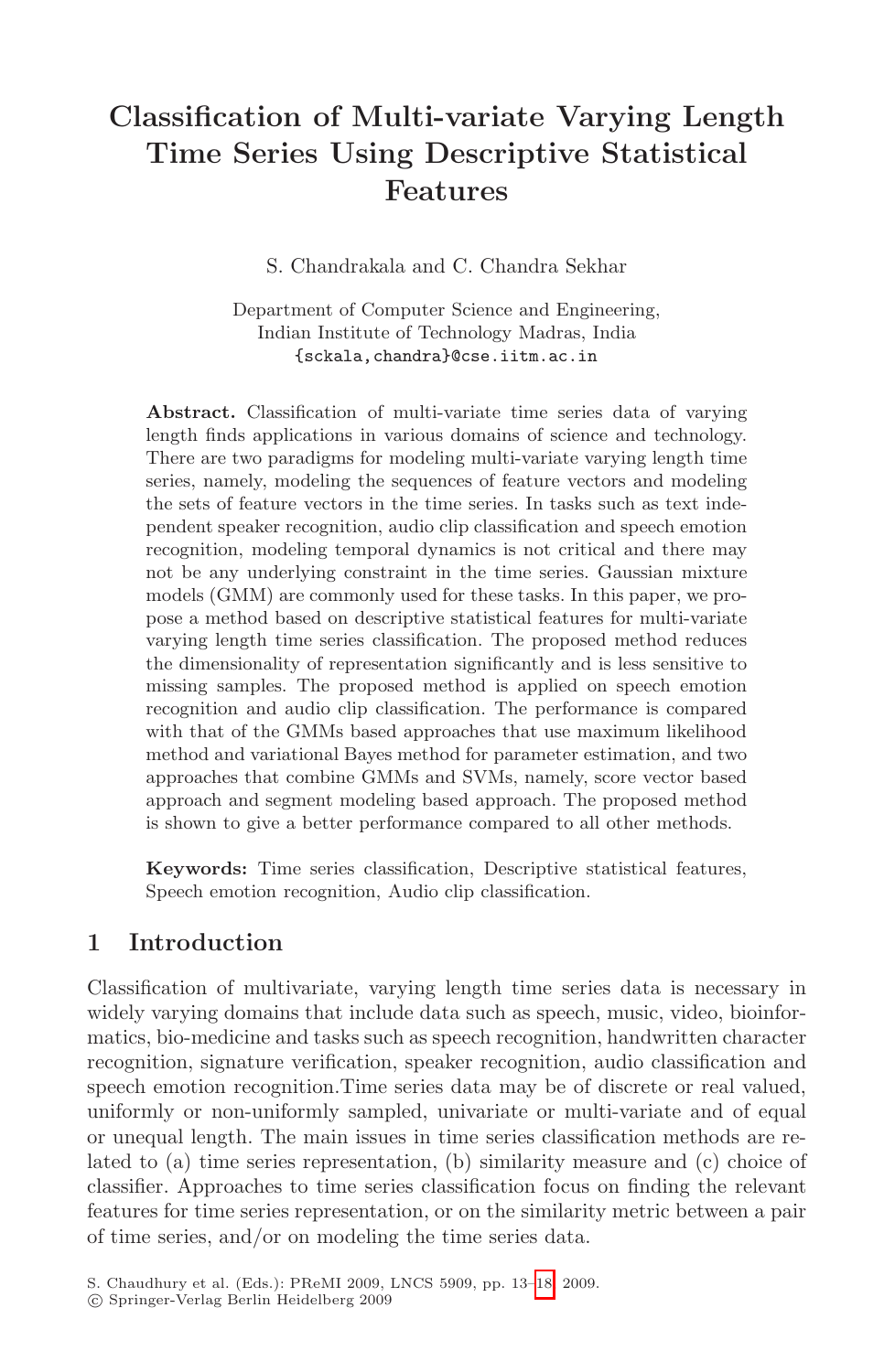#### 14 S. Chandrakala and C.C. Sekhar

There [ar](#page-5-1)e two paradigms for modeling a varying length time series, namely, modeling it as a sequence of feature vectors and modeling it as a set of feature vectors. Tasks such as speech recognition need modeling both temporal dynamics and correlations among the f[eat](#page-5-2)ures in the time series. In these kind of tasks, each example belonging to a class has a fixed number of acoustic events. Hidden Markov models (HMMs) are the commonly used models for speech recognition [1]. In tasks such as speaker recognition, audio or music classification and speech emotion recognition [2] , the duration of seque[nc](#page-5-2)es is large, the local temporal dynamics is not critical and there may not be any underlying constraint in the time series. Each example of a class has a different number of acoustic events. Gaussian mixture models (GMMs) are commonly used for these tasks.

Generative [1,2] and discriminative approaches [3] are two main approaches to designing classifiers. Generative approaches focus on estimating the density of the data. These models are not suitable for classifying the data of confusable classes since a model is built for each class using the data belonging to that class only. Discriminative classifiers such as support vector machines (SVMs) [3] focus on modeling the decision boundaries between classes and is shown to be effective for static data classification of confusable classes. However, these models require the data to be represented as a fixed dimensional feature vector.

The motivation for the proposed work is to make use of the advantage of discriminative classifiers such as SVM for varying length time series classification tasks that involve modeling a time series as a set of vectors. In this work, we propose a method based on descriptive statistical features for multi-variate, varying length time series classification. First, local domain-specific features are extracted from each window or short time frame of a time series signal. The sequence of feature vectors is then considered as a combination of several univariate time series. A set of descriptive statistical features such as mean, variance, skewness and kurtosis are extracted from each univariate time series that forms a fixed dimensional representation for the varying length time series. The proposed representation converts the difficult problem of classification of multivariate, varying length time series into a problem of classification of static points. These static points are then classified using the SVMs. Some time series classification algorithms may fail for time series with missing samples. The proposed method reduces the dimensionality of the time series significantly and is less sensitive to the missing samples.

The rest of the paper is organized as follows: Section 2 presents a review of methods for varying length time series classification. The proposed method is presented in Section 3. Section 4 presents the results of the studies carried out on audio clip classification and speech emotion recognition.

## **2 Approaches to Classification of Multivariate, Varying Length Time Series Data**

The two paradigms for modeling the varying length time series are modeling the sequences of vectors and modeling the sets of vectors. Approaches to the sequence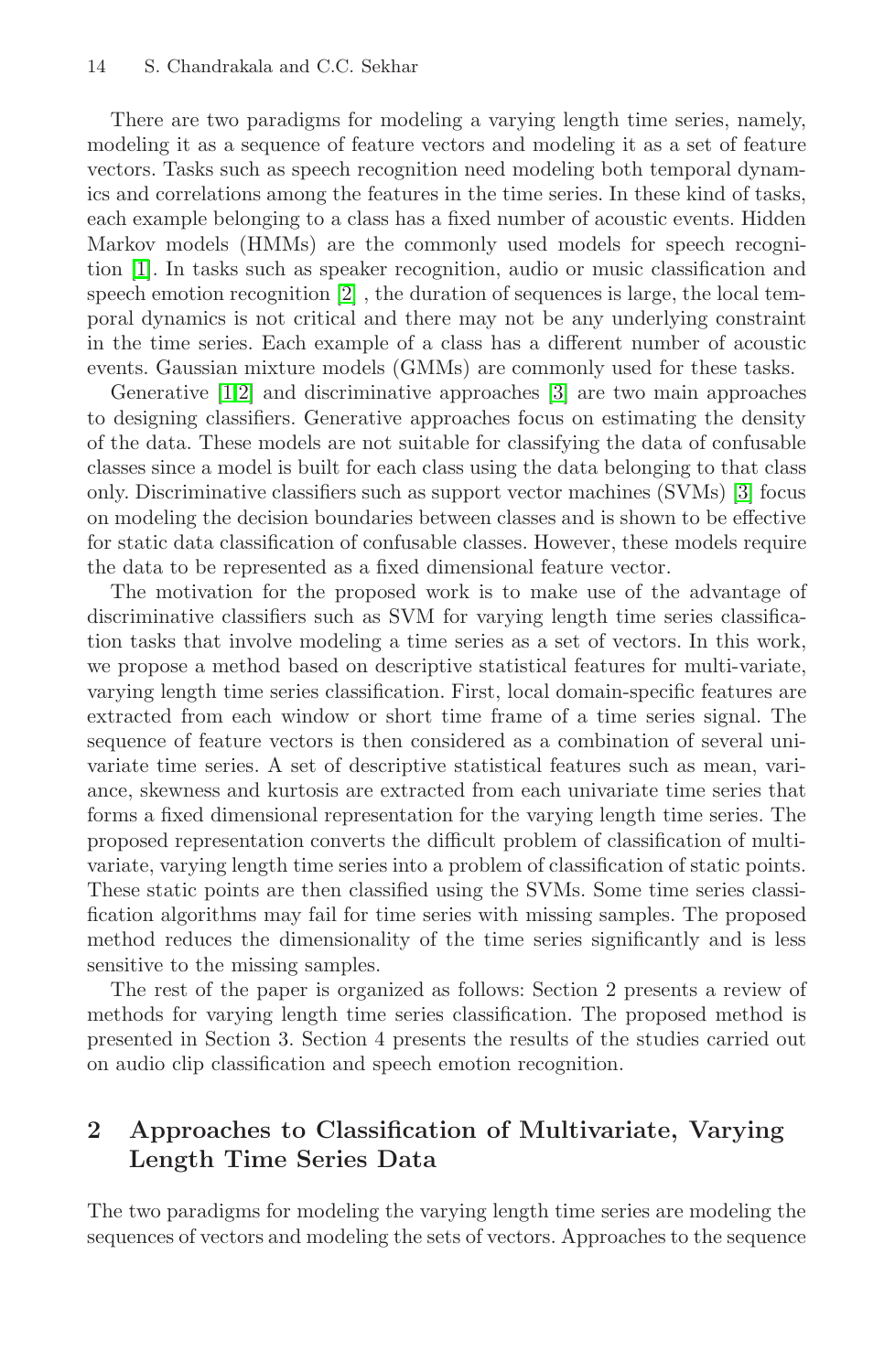modeling of multi[var](#page-5-3)iate, varying length time ser[ies](#page-5-3) data can be grouped into two categories depending on the method of handling the varying length patterns. Hidden Markov model based classifiers that can handle varying length time series without changing the length or structure of the time series, form the first category of approaches [1,2]. In the second category of approaches, each time series is represented as a fixed dimensional feature vector by converting a varying length sequence of feature vectors to a fixed length pattern (a static point) so that discriminative classifiers such as SVMs can be used for classification [4].

We proposed a hybrid framework [4] for modeling sets of vectors that first uses a generative model based method to represent a varying length sequence of feature vectors as a fixed length pattern and then uses a discriminative model for classification. We proposed two approaches namely, score vector based approach and segment modeling based approach under the hybrid framework using GMM and SVM. In the score vector based approach, each time series in the training data set is modeled by a GMM. The log-likelihood of a time series for a given GMM model is used as a similarity score that forms a feature for that time series. The similarity based paradigm recently introduced for classification tasks is shown to be effective. A score vector is formed by applying the time series to all the models. Likewise, a test time series is also represented as a score vector. An SVM based classifier is then used for time series classification considering each of the score vectors as a fixed length pattern.

In score vector based representation, temporal dynamics in the time series is not modeled and the dimension of score vector depends on cardinality of training data set. In tasks such as speech emotion recognition, though local temporal dynamics is not critical, some kind of sequence information is present at gross level in the time series. To address these issues, we proposed a segment modeling based approach. In this approach, temporal ordering of segments in a time series is maintained to capture the sequence information at gross level. The parameters of a statistical model of a segment are used as features for that segment. A time series is split into a fixed number of segments. Each segment is modeled by a multivariate Gaussian model or a GMM. The model parameters of segments are concatenated in the order of the segments to form a fixed length pattern.

#### **3 Descriptive Statistical Features Based Approach to Time Series Classification**

Let a multivariate time series be denoted by  $\mathbf{X} = {\mathbf{x}_1, \mathbf{x}_2, ..., \mathbf{x}_n, ..., \mathbf{x}_N}$ , where  $x_i$  is a d-dimensional feature vector and N is the length of the time series. The assumption here is that the time series classification task involves modeling sets of vectors. In this proposed method, we consider a multivariate time series, **X** as a combination of d univariate time series. The i *th* univariate time series of **X** is denoted by  $\mathbf{x}_i = \{x_{1i}, x_{2i}, ..., x_{ni}, ..., x_{Ni}\}$  where  $x_{ni}$  is the  $i_{th}$  element of feature vector  $\mathbf{x}_n$ . We use a set of descriptive statistical features such as mean, variance, skewness and kurtosis for each of the univariate time series to describe its nature. Variance captures the degree of the deviation from the mean. Variance of a real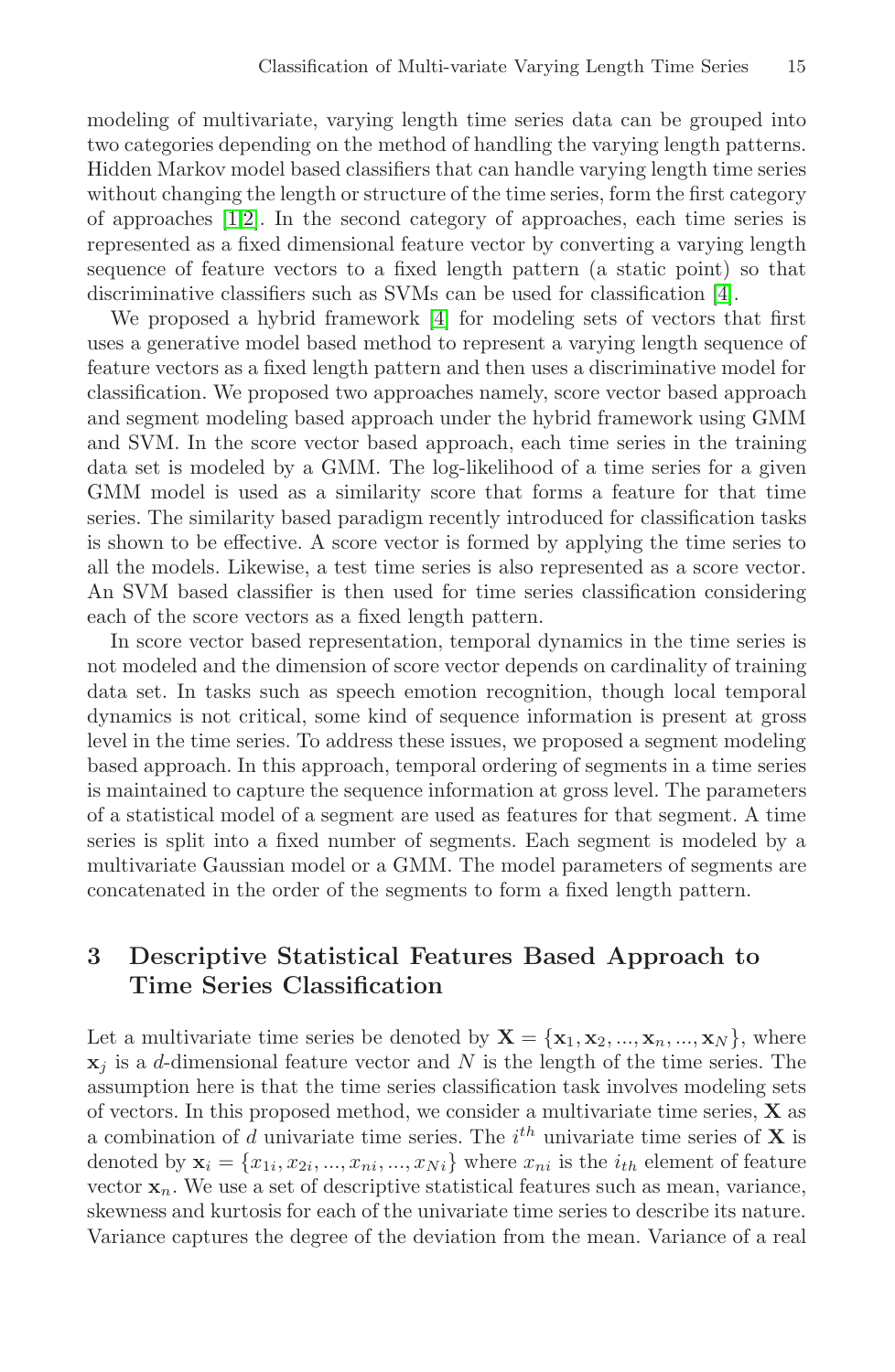#### 16 S. Chandrakala and C.C. Sekhar

valued univariate time series data is the second central moment. The moments about its mean are called central moments. Normalised third central moment is called skewness. It is a measure of asymmetry of a distribution. Skewness coefficient for a univariate time series Y is

$$
\mathbf{S} = \frac{1}{N} \sum_{i=1}^{N} \frac{(y_i - \mu)^3}{\sigma^3} \tag{1}
$$

where  $\mu$  is the mean,  $\sigma$  is the standard deviation and N is the number of samples. The left skewed distribution denotes the negative skewness and the right skewed distribution denotes positive skewness. Normalised fourth central moment is called kurtosis. It is a measure of peakness of a distribution. Higher kurtosis means more of the variance is due to infrequen[t e](#page-3-0)xtreme deviations. The kurtosis for a univariate time series  $Y$  is

$$
\mathbf{K} = \frac{1}{N} \sum_{i=1}^{N} \frac{(y_i - \mu)^4}{\sigma^4}
$$
 (2)

A set of descriptive features extracted from each univariate time series are then concatenated to form a fixed dimensional representation for the varying length time series. The block diagram of the proposed approach is given in Figure 1. The proposed method reduces the dimensionality of the time series significantly and is less sensitive to missing samples.

<span id="page-3-0"></span>

**Fig. 1.** Block diagram of descriptive statistical features based approach

## **4 Studies on Speech Emotion Recognition and Audio Clip Classification**

Speech emotion recognition and audio clip classification tasks involve modeling the sets of feature vectors. Berlin emotional speech database [5] is used in our studies. A total of 494 utterances were divided among seven emotional classes: Neutral, Anger, Fear, Jo[y, S](#page-5-4)adness, Disgust and Boredom. The duration of the utterances varies from one to two seconds. 80% of the utterances were used for training and the remaining for testing. A frame size of 20ms and a shift of 10 ms are used for feature extraction. The Mel frequency cepstral coefficient (MFCC) vector representing a given frame is a 39-dimensional vector, where the first 12 components are Mel frequency components and the 13th component is log energy. Remaining 26 components are delta and acceleration coefficients that capture the dynamics of the audio signal. The effectiveness of short time MFCC features in speech emotion recognition is shown in [6]. We also study classification of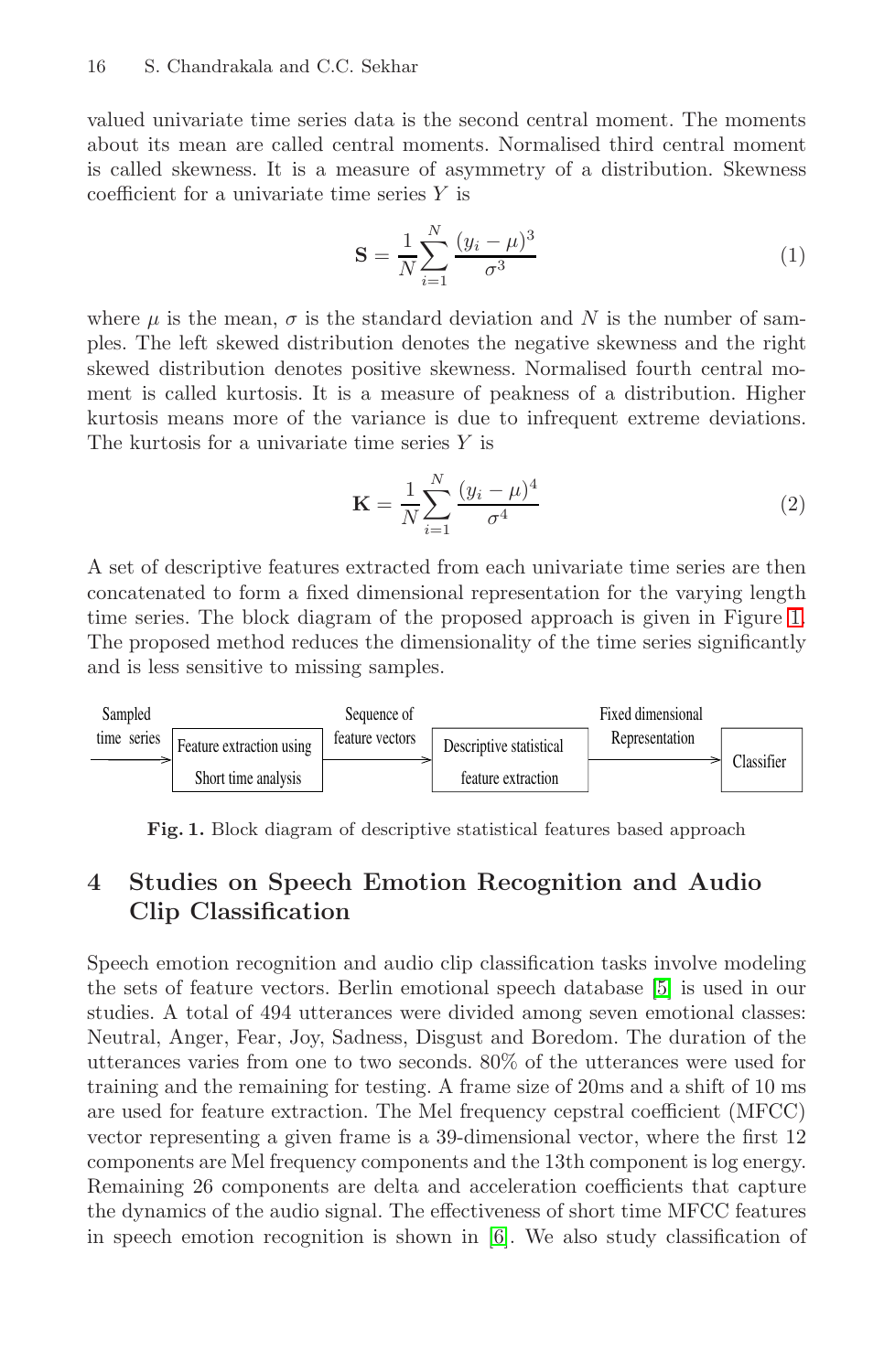<span id="page-4-0"></span>audio clips of TV programs in English and Hind[i b](#page-4-0)elonging to the following five categories: Advertisement(Advt), Cartoon, Cricket, Football and News. Audio data is sampled at 22050 Hz. Duration of the audio clips varies from 15 to 20 seconds. A total of 987 clips were divided among five categories. 39-dimensional MFCC feature vector represents each frame of a clip. Four descriptive statistical features, namely, mean, variance, skewness and kurtosis are extracted from each of the 39 univariate time series to form a 156 dimensional vector for a time series. SVM based classifier is then used for classification. The proposed method is compared with four methods evaluated on two data sets. Table 1 shows the performance of proposed method and methods used for comparison.

**Table 1.** Comparison of classification accuracy (in  $\%$ ) of descriptive statistical features based approach with GMM, VBGMM, score vector based approach and segment modeling based approach on Berlin Emotional database and audio clip database

| Classifier   | Input to the classifier          | Accuracy                |       |  |
|--------------|----------------------------------|-------------------------|-------|--|
|              |                                  | Emotion Data Audio Data |       |  |
| <b>GMM</b>   | Set of MFCC vectors              | 64.73                   | 90.83 |  |
| <b>VBGMM</b> | Set of MFCC vectors              | 65.71                   | 90.83 |  |
| <b>SVM</b>   | Score vector                     | 70.48                   | 94.80 |  |
| <b>SVM</b>   | Segment Model parameters         | 72.38                   | 86.85 |  |
| <b>SVM</b>   | Descriptive statistical features | 79.05                   | 96.33 |  |

First method is the GMM classifier with maximum likelihood method for parameter estimation. In the second method, variational Bayesian approach is employed for parameter estimation in GMM (VBGMM). Since prior distributions are assumed for mixture weights, means and precision matrices instead of using point estimates, VBGMM classifier performs slightly better than GMM classifier in case of emotion data. In case of GMM score vector based representation, effective discriminative ability of similarity space helps in achieving a much better performance than GMM and VBGMM methods. The dimension of the score vector based representation depends on the cardinality of training data set. In the segment modeling based approach that uses a single Gaussian with full covariance parameters, temporal dynamics of the segments in a time series is maintained to some extent and correlations among the features within a segment are also modeled. Hence, this method performs better than the score vector based approach in case of speech emotion recognition task which involves modelin[g](#page-5-5) sequence of subsets of vectors. Best performance is obtained with 5 segments for emotion data and 12 segments for audio data. Segmentation of varying length time series data is a critical step in this approach. In the descriptive statistical features based method, descriptive statistical features extracted from each univariate time series effectively describe the distribution. The proposed method outperforms all other methods used for comparison for both data sets. In addition, this method is simple with less computation than all other methods. Confusion matrices for the proposed method for both data sets are given in Table 2 and Table 3.